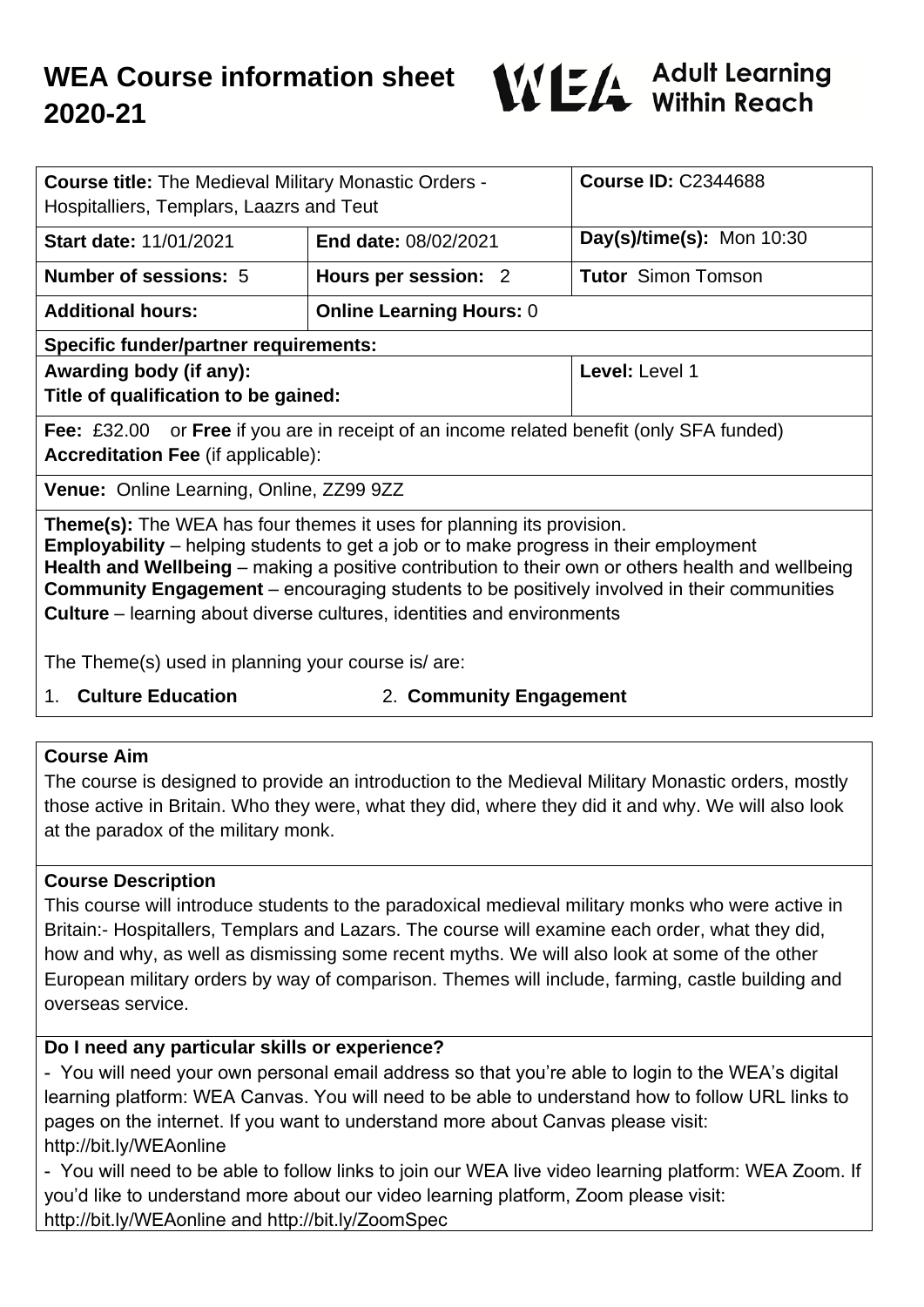- This course is for a group of around 15 students studying in a live video-learning platform conference and an online digital learning environment platform from the comfort of your own home.

- This is a live lecture delivered by a subject specialist in an online webinar video learning platform. You will need to be able to access the internet on a device with speakers or earphones. There will be opportunities to take part in discussions and chats. If you'd like to know how to use Zoom please visit: http://bit.ly/ZoomSpec

- This course is suitable for beginners and improvers

## **What will I achieve?**

## **By the end of the course I will be able to:**

- 1. List some of the sites near you connected with a medieval military order.
- 2. Describe what activities may have been carried out at those sites.
- 3. Explain why one major order survived and one was suppressed.
- 4. Describe how a (normally pacific) monastic order could fulfill a military role.

## **What teaching methods will be used and will there be work outside of the class?**

- The WEA's digital learning platform, Canvas will be used to provide resources or to support lessons, enable assessment, provide learner feedback and for other activities for individuals away from the course. If you want to understand more about our digital learning platform please visit: http://bit.ly/WEAonline

- The WEA tutor will use a range of different teaching and learning methods and encourage you and the group to be actively involved in your learning

# **What kind of feedback can I expect from the tutor?**

- You will be able to keep a record of your progress and achievement using photos, audio, text or documents uploaded into the WEA's digital learning platform, WEA Canvas.

- A range of informal activities will be used by the tutor to see what you are learning which may include quizzes, question and answer, small projects and discussion

- You will have opportunities to discuss your progress with your tutor

## **What else do I need to know? Is there anything I need to bring?**

- What you need: You will need an internet connection, speakers, a microphone and a webcam so that you can use our video learning platform, Zoom. If you'd like to understand more Zoom please visit: http://bit.ly/ZoomSpec

- You will need a personal email address to join the WEA's digital learning platform, Canvas so that you can receive resources, record your progress and achievement and to work with others and share ideas. If you want to understand more about our digital learning platform please visit: http://bit.ly/WEAonline

- It would be helpful if you had access to the internet (Mobile phone, tablet or computer at home or through a library etc.)

## **Pre-course work, reading and information sources**

- You will have access to course resources and links to wider learning through the WEA's digital learning platform, Canvas: http://bit.ly/WEAonline

- No pre reading is required but research on the subject on the internet or in the library may be helpful